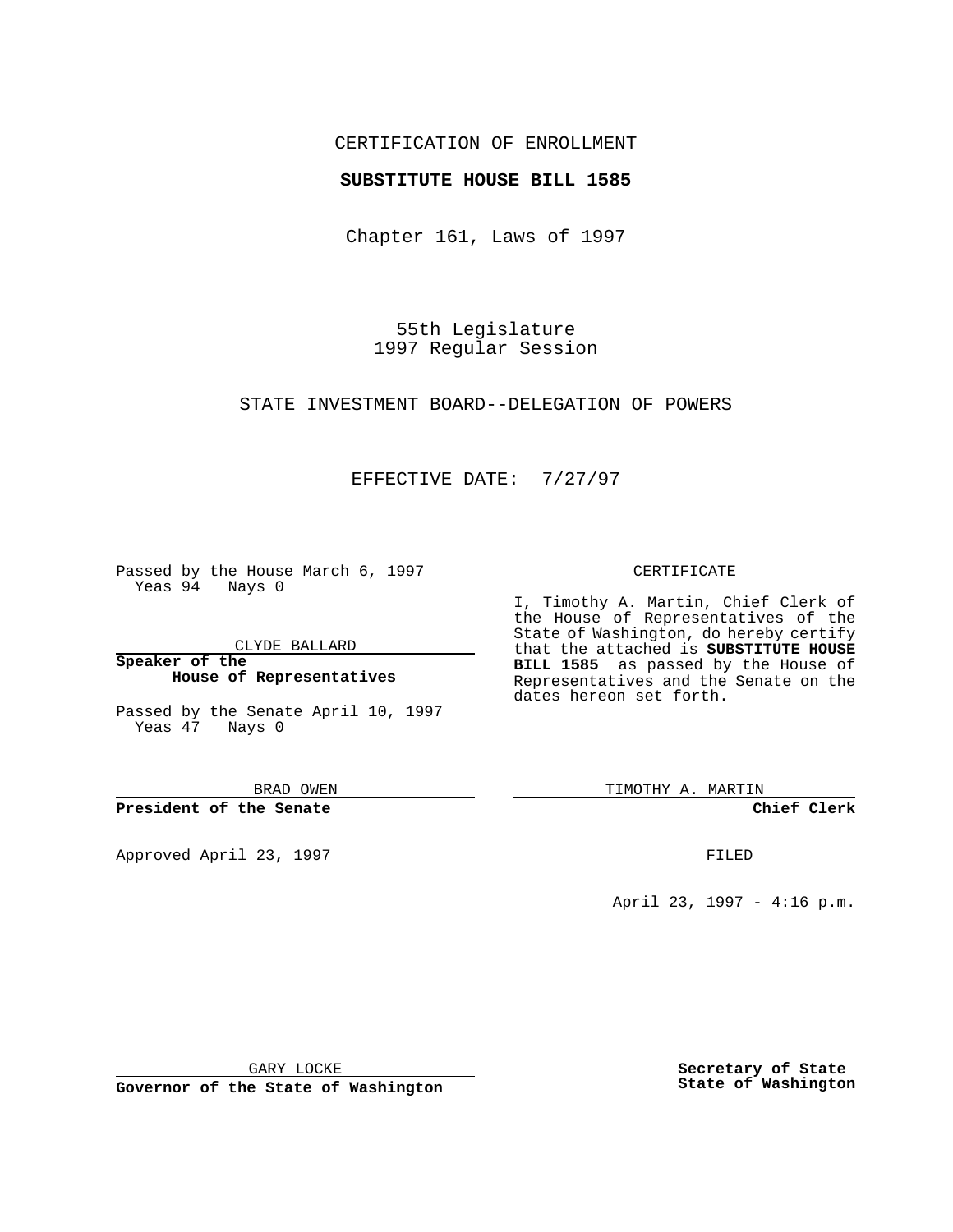# **SUBSTITUTE HOUSE BILL 1585** \_\_\_\_\_\_\_\_\_\_\_\_\_\_\_\_\_\_\_\_\_\_\_\_\_\_\_\_\_\_\_\_\_\_\_\_\_\_\_\_\_\_\_\_\_\_\_

\_\_\_\_\_\_\_\_\_\_\_\_\_\_\_\_\_\_\_\_\_\_\_\_\_\_\_\_\_\_\_\_\_\_\_\_\_\_\_\_\_\_\_\_\_\_\_

Passed Legislature - 1997 Regular Session

### **State of Washington 55th Legislature 1997 Regular Session**

**By** House Committee on Financial Institutions & Insurance (originally sponsored by Representatives Huff, L. Thomas, Clements, H. Sommers, Wolfe and Carlson; by request of State Investment Board)

Read first time 02/26/97.

1 AN ACT Relating to the operation of the state investment board; 2 amending RCW 43.33A.030; and adding a new section to chapter 43.33A 3 RCW.

4 BE IT ENACTED BY THE LEGISLATURE OF THE STATE OF WASHINGTON:

5 **Sec. 1.** RCW 43.33A.030 and 1981 c 3 s 3 are each amended to read 6 as follows:

 Trusteeship of those funds under the authority of the board is vested in the voting members of the board. The nonvoting members of the board shall advise the voting members on matters of investment policy and practices.

11 The board may enter into contracts necessary to carry out its 12 powers and duties. The board may delegate any of its powers and duties 13 to its executive director as deemed necessary for efficient 14 administration and when consistent with the purposes of ((this 1980 15 act)) chapter 3, Laws of 1981.

16 Subject to guidelines established by the board, the board's 17 executive director may delegate to board staff any of the executive 18 director's powers and duties including, but not limited to, the power